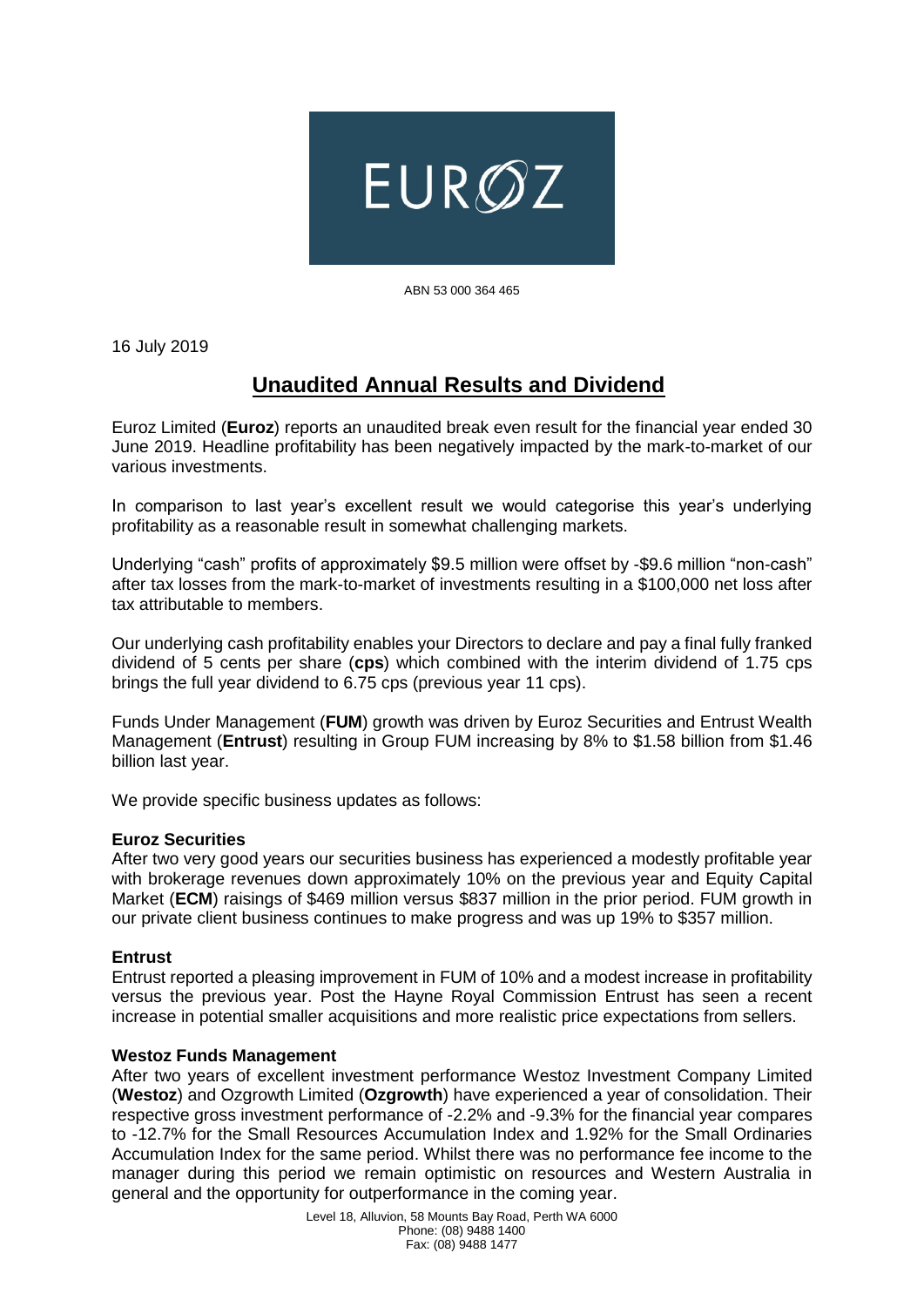In the past 14 years Westoz and Ozgrowth have returned \$157 million in fully franked dividends to their shareholders.

## **Prodigy Investment Partners**

Our Prodigy joint venture has experienced some headwinds resulting from continual change in the domestic funds management industry. The internalisation of some investment strategies by Industry funds, the current disruption in some advice businesses and a period of underperformance from alternative funds in general has resulted in modest growth in FUM to \$119 million over the period. We are however pleased with the relative performance of all our funds during the period and are reassured that our predominantly retail distribution capability will provide increased flow opportunities during this volatile period of change. We have recently increased our sales team to further penetrate the retail market. We currently have three boutique partners:

# - **Flinders Investment Partners**

Gross investment performance of 4.6% for the financial year and performance since inception of 14.5% p.a. Top quartile 1,2 and 3 year investment performance has seen increasingly retail platform FUM flows with year end FUM of \$27 million. The fund received an upgraded rating to "Recommended" by Lonsec Research in February 2019. The Flinders sales pipeline is strong with good flow expected in the coming months.

# **Dalton Street Capital**

Gross investment performance of -2.5% for the financial year and 12.4% calendar year to date. In a very difficult period for managed futures and alternative investments in general Dalton reports that its 3 year performance (since inception) makes it the number one ranked managed futures strategy in Australia. When this extended period of low volatility in global markets inevitably turns we believe that Dalton Street will once again have the opportunity to post strong absolute performance numbers and that fund inflows will then follow.

# - **Equus Point Capital**

Our third fund launched in November 2018 has reported a strong start with 5.6% gross investment performance for this period and is meeting all expectations. This systematic market neutral strategy seeks to achieve consistent, steady returns with low volatility in all types of markets. With return expectations for most markets decreasing and under significant pressure we believe this defensive strategy will become increasingly attractive in the next few years.

### **Summary**

Euroz Limited now employs 107 staff across our many businesses as we continue to pursue our very deliberate and incremental diversification strategy. To achieve our aim of building real diversification into our overall business we are cognisant that we need to significantly grow our wealth management FUM and also grow meaningful FUM in our Prodigy business.

All of our businesses are facing continued industry consolidation and structural change, some of which we have foreseen and some continue to surprise. We must remain vigilant and open minded to these changes and provide expertise and capital as required.

When this final 5c dividend is paid next month Euroz Limited will have paid \$222 million in fully franked dividends to shareholders across our 19 year history.